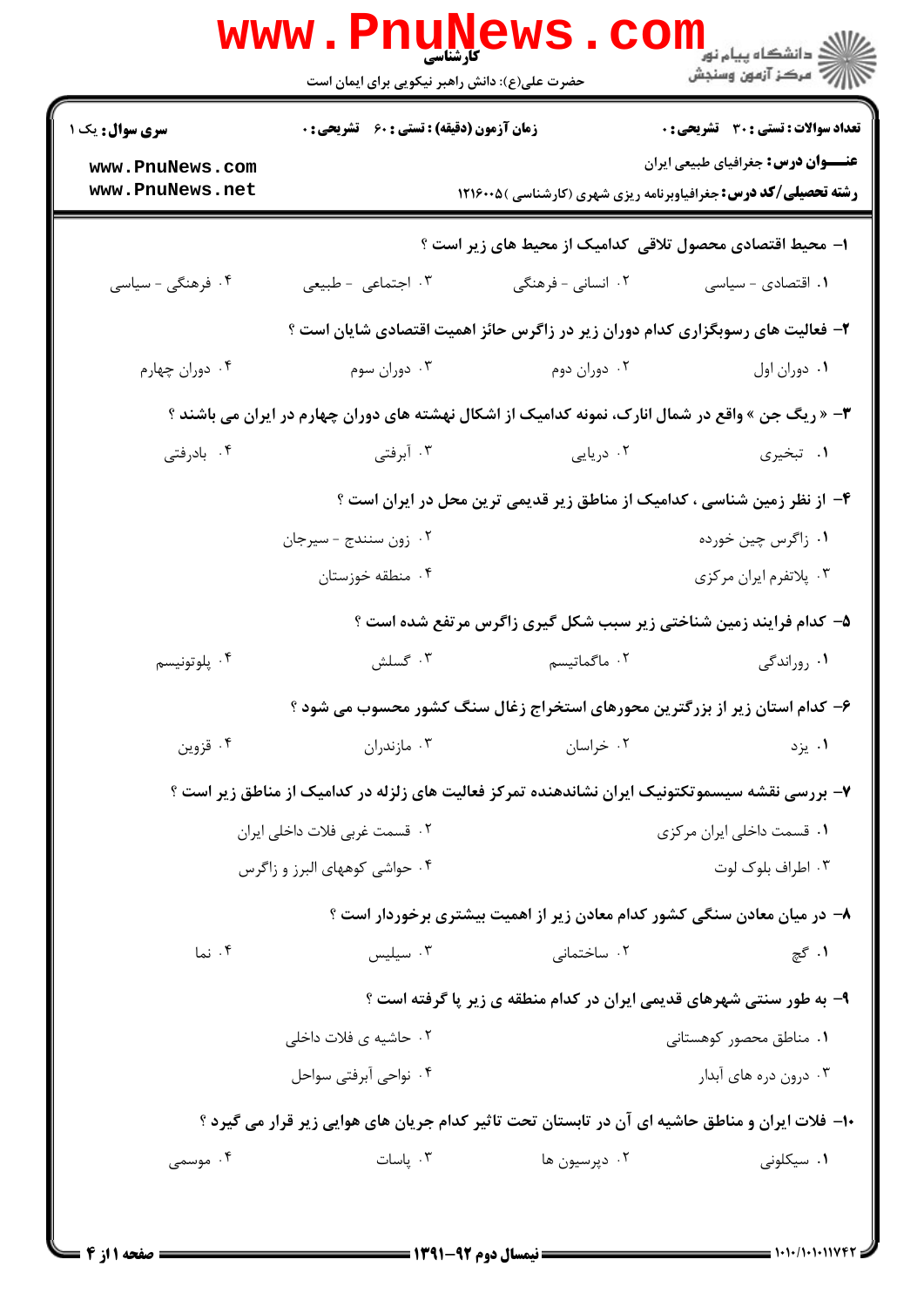|                                                | <b>www.Pnunews</b>                          | حضرت علی(ع): دانش راهبر نیکویی برای ایمان است | ک دانشگاه پيام نور<br>اگر دانشگاه پيام نور<br>اگر مرکز آزمون وسنجش                                                   |  |
|------------------------------------------------|---------------------------------------------|-----------------------------------------------|----------------------------------------------------------------------------------------------------------------------|--|
| <b>سری سوال : ۱ یک</b>                         | زمان آزمون (دقیقه) : تستی : 60 ٪ تشریحی : 0 |                                               | <b>تعداد سوالات : تستی : 30 ٪ تشریحی : 0</b>                                                                         |  |
| www.PnuNews.com<br>www.PnuNews.net             |                                             |                                               | <b>عنـــوان درس:</b> جغرافیای طبیعی ایران<br><b>رشته تحصیلی/کد درس:</b> جغرافیاوبرنامه ریزی شهری (کارشناسی ) ۱۲۱۶۰۰۵ |  |
|                                                |                                             |                                               | 11- شکل گیری جزایر بارشی در مرکز و خاور ایران در ارتباط با کدام عامل زیر است؟                                        |  |
|                                                | ۰۲ وجود منابع موضعی رطوبت                   |                                               | ۰۱ موقعیت ارتفاعی                                                                                                    |  |
|                                                | ۰۴ شکل گیری سیکلون های محلی                 |                                               | ۰۳ نفوذ توده های هوایی موسمی                                                                                         |  |
|                                                |                                             |                                               | ۱۲– براساس طبقه بندی هانس بوبک ، کدام اشکوب کلیمااکولژیکی کشور فاقد یخبندان است ؟                                    |  |
| ۰۴ نیمه حاره ی زیرین                           | ۰۳ نیمه حاره ی معتدل                        | ۰۲ میان بند                                   | ۰۱ سرحد                                                                                                              |  |
|                                                |                                             |                                               | ۱۳- کدام عامل زیر مسئول «تند بودن جریان آب» رودخانه های کشور است ؟                                                   |  |
|                                                | ۰۲ شدت بارندگی                              |                                               | ۰۱ ساختمان ناهمواری زمین                                                                                             |  |
|                                                | ۰۴ نظام بارشى                               |                                               | ۰۳ خصوصیت طغیانی                                                                                                     |  |
|                                                |                                             |                                               | ۱۴- کدام حوضه ی زیر جزء حوضه های آبریز داخلی کشور محسوب می شود ؟                                                     |  |
| ۰۴ دریای عمان                                  | ۰۳ دریاچه ارومیه                            | ۰۲ خلیج فارس                                  | ۰۱ دریای خزر                                                                                                         |  |
|                                                |                                             |                                               | ۱۵– اصلی ترین شکل بهره برداری سنتی از آب های زیر زمینی در داخل فلات ایران کدام مورد زیر است ؟                        |  |
| ۰۴ چاه                                         | ۰۳ سد خوشابی                                | ۰۲ قنات                                       | ۰۱ نهربندی                                                                                                           |  |
|                                                |                                             |                                               | ۱۶- در کشور از خاک های هیدرومورفی برای کشت کدام محصول کشاورزی زیر استفاده می شود؟                                    |  |
| ۰۴ سويا                                        | ۰۳ پنبه                                     | ۲. گندم                                       | ۰۱ برنج                                                                                                              |  |
|                                                |                                             |                                               | ۱۷- محل اصلی تجمعات انسانی در داخل فلات ایران کدام قلمرو زیر بوده است ؟                                              |  |
|                                                | ۰۲ حاشیه ی دره ها                           |                                               | ۰۱ دشت های باز                                                                                                       |  |
|                                                | ۰۴ مخروط افكنه هاى پايكوهي                  |                                               | ۰۳ جلگه های سیلابی                                                                                                   |  |
|                                                |                                             |                                               |                                                                                                                      |  |
|                                                |                                             |                                               | ۱۸– کدامیک از مناطق زیر ، منطقه ی رویشی گیاهان قطبی متعلق به دوران سوم بوده است ؟                                    |  |
| ۰۲ سواحل جنوبی دریای خزر و کوههای البرز و تالش |                                             |                                               | ۰۱ قسمت غربی کوههای زاگرس                                                                                            |  |
|                                                | ۰۴ جنگلهای مرتفع کردستان و آذربایجان        |                                               | ۰۳ نواحی داخلی کوه های خراسان                                                                                        |  |
|                                                |                                             |                                               | ۱۹- جنگلهای شمال کشور عمدتا از کدام درختان زیر تشکیل شده است ؟                                                       |  |
|                                                | ۰۲ ممرز – آزاد – زبان گنجشک                 |                                               | ۰۱ بلوط - راش                                                                                                        |  |
|                                                | ۰۴ راش – سرو کوهی                           |                                               | ۰۳ ممرز - افرا - توسکا                                                                                               |  |
|                                                |                                             |                                               |                                                                                                                      |  |
|                                                |                                             |                                               |                                                                                                                      |  |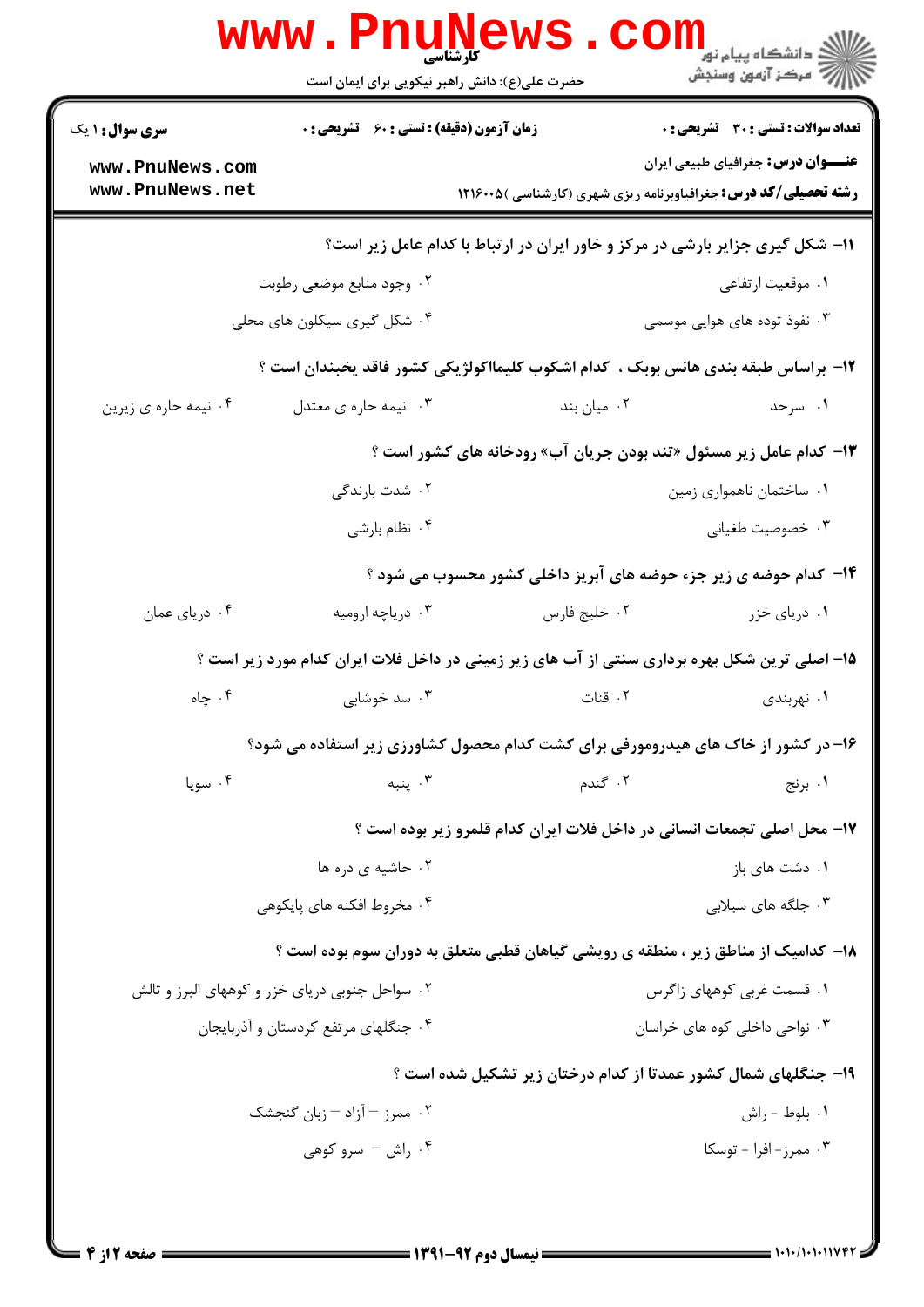|                                                     | زمان آزمون (دقیقه) : تستی : 60 ٪ تشریحی : 0                                                                      |                                                                                | <b>تعداد سوالات : تستی : 30 ٪ تشریحی : 0</b> |  |
|-----------------------------------------------------|------------------------------------------------------------------------------------------------------------------|--------------------------------------------------------------------------------|----------------------------------------------|--|
| <b>سری سوال : ۱ یک</b>                              |                                                                                                                  |                                                                                | <b>عنـــوان درس:</b> جغرافیای طبیعی ایران    |  |
| www.PnuNews.com<br>www.PnuNews.net                  |                                                                                                                  | <b>رشته تحصیلی/کد درس:</b> جغرافیاوبرنامه ریزی شهری (کارشناسی ) ۱۲۱۶۰۰۵        |                                              |  |
|                                                     |                                                                                                                  | +۲- کدام منطقه ی زیر از مقاوم ترین مناطق تکتونیکی ایران محسوب می شود؟          |                                              |  |
|                                                     | ۰۲ روراندگی زاگرس                                                                                                |                                                                                | ۰۱ دامنه ی جنوبی البرز                       |  |
|                                                     | ۰۴ بلوک لوت                                                                                                      |                                                                                | ۰۳ زون اسفندقه - مريوان                      |  |
|                                                     |                                                                                                                  | <b>۲۱</b> - کدام مورد زیر به ویژگی هیدروژئوگرافیک فلات داخلی ایران اشاره دارد؟ |                                              |  |
|                                                     | ۰۲ پرآبی شبکه ی زهکشی                                                                                            |                                                                                | ۰۱ جریان های سیلابی                          |  |
|                                                     | ۰۴ تبخیر شدید                                                                                                    |                                                                                | ۰۳ جریان به سوی حوضه های بسته                |  |
|                                                     |                                                                                                                  | ۲۲– کدام ویژگی جغرافیایی زیر در سیستم کوهستانی زاگرس وجود دارد؟                |                                              |  |
| ۰۲ بارش بیشتر در جبهه ی داخلی                       |                                                                                                                  | ۰۱ گسترش چراگاه های تابستانی در جبهه ی شرقی                                    |                                              |  |
| ۰۴ وزش بادهای باران زای مدیترانه ای به جبهه ی داخلی |                                                                                                                  |                                                                                | ۰۳ پوشش گیاهی تنک در جبهه ی خارجی            |  |
|                                                     |                                                                                                                  | ۲۳- کدامیک از گیاهان زیر در نواحی مرکزی و شوره زار کشور دیده می شود ؟          |                                              |  |
| ۰۴ ولیک                                             | ۰۳ تلاخور                                                                                                        | ۲. تاغ                                                                         | ۰۱ بنه                                       |  |
|                                                     | <b>۳۴</b> - کدامیک از موارد زیر باعث حاکمیت بلامنازع شهرنشینی و سوداگری و حذف نظام ایلی از صحنه سیاسی ،اجتماعی و |                                                                                | اقتصادی کشور گردید ؟                         |  |
| ۰۴ انقلاب مشروطيت                                   | ۰۳ جنگ جهانی دوم                                                                                                 | ۰۲ حاکمیت پهلوی                                                                | ٠١ انقلاب اسلامي                             |  |
|                                                     |                                                                                                                  | ۲۵- کدام فعالیت صیادی زیر فقط در سواحل جنوبی کشور انجام می شود ؟               |                                              |  |
| ۰۴ ييراق                                            | ۰۳ غوص                                                                                                           | ۰۲ صید رودخانه ای                                                              | ٠١ ماهي خاوياري                              |  |
|                                                     | ۲۶- در فرایند صنعتی شدن کشور ، مکان یابی صنایع در کدام محدوده ی زیر صورت گرفت؟                                   |                                                                                |                                              |  |
|                                                     | ۰۲ منابع معدنی                                                                                                   |                                                                                | ۰۱ پایکوهی                                   |  |
|                                                     | ۰۴ حاشیه ی شهرهای بزرگ                                                                                           |                                                                                | ۰۳ بزرگراه ها                                |  |
|                                                     |                                                                                                                  | ٢٧- كدام اصطلاح زير به سياست اسكان ايلات و عشاير كشور اطلاق مي شود؟            |                                              |  |
| ۰۴ بنکو                                             | ۰۳ اوبه                                                                                                          | ۰۲ تخته قاپو                                                                   | ۰۱ بیله                                      |  |
|                                                     | ۲۸– کاهش تعداد کارگاه های بزرگ صنعتی کشور بین سالهای ۱۳۶۱ تا ۱۳۶۴ در کدام نواحی کشور به وقوع پیوسته است ؟        |                                                                                |                                              |  |
| ۰۴ سواحل شمالی                                      | ۰۳ سواحل جنوبی                                                                                                   | ۰۲ مرزهای شرقی                                                                 | ۰۱ مرزهای غربی                               |  |